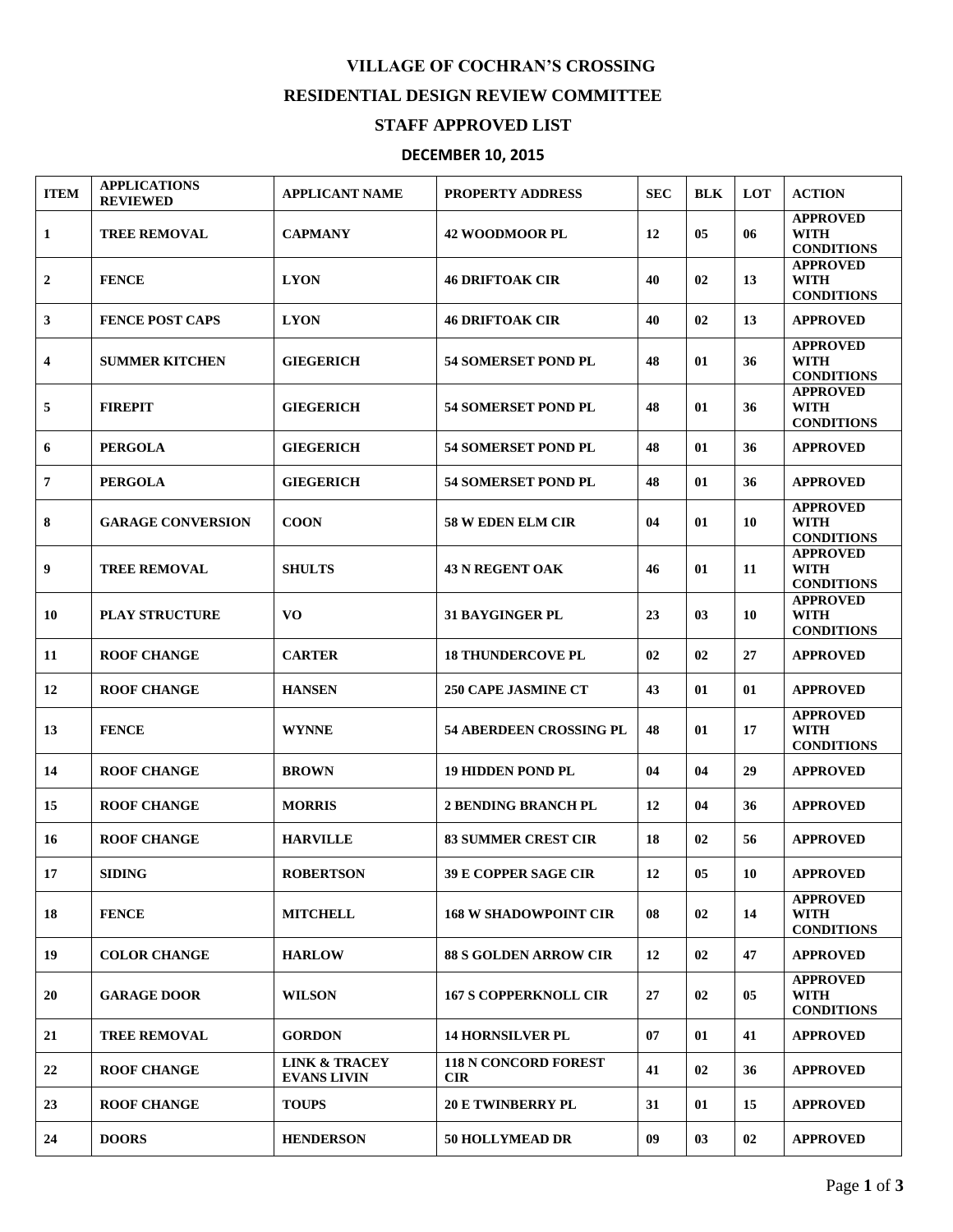| 25 | <b>ROOF CHANGE</b>  | <b>CASTANEDA</b>                       | <b>2 DUSKYMEADOW PL</b>      | 01 | 07             | 41 | <b>APPROVED</b>                                     |
|----|---------------------|----------------------------------------|------------------------------|----|----------------|----|-----------------------------------------------------|
| 26 | <b>FENCE</b>        | <b>MCDONOUGH</b>                       | <b>7 TWIN FEATHER PL</b>     | 18 | 02             | 27 | <b>APPROVED</b>                                     |
| 27 | <b>COLOR</b>        | <b>RODRIQUEZ</b>                       | <b>47 W TWINBERRY PL</b>     | 31 | 0 <sub>3</sub> | 59 | <b>APPROVED</b>                                     |
| 28 | <b>ROOF CHANGE</b>  | <b>BETTENCOURT</b>                     | <b>142 GOLDEN SHADOW CIR</b> | 04 | 05             | 57 | <b>APPROVED</b>                                     |
| 29 | <b>GARAGE DOOR</b>  | <b>BETTENCOURT</b>                     | <b>3 W MISTYBREEZE CIR</b>   | 01 | 05             | 01 | <b>APPROVED</b>                                     |
| 30 | <b>FENCE</b>        | <b>COLLINS</b>                         | <b>5 SILENT BROOK PL</b>     | 02 | 02             | 71 | <b>APPROVED</b>                                     |
| 31 | <b>COLOR CHANGE</b> | <b>COLLINS</b>                         | <b>5 SILENT BROOK PL</b>     | 02 | 02             | 71 | <b>APPROVED</b>                                     |
| 32 | <b>DRIVEWAY</b>     | <b>COLLINS</b>                         | <b>5 SILENT BROOK PL</b>     | 02 | 02             | 71 | <b>APPROVED</b>                                     |
| 33 | <b>ROOF CHANGE</b>  | <b>HESS</b>                            | <b>43 HOLLYMEAD DR</b>       | 09 | 02             | 10 | <b>APPROVED</b>                                     |
| 34 | <b>FENCE</b>        | PATTERSON JOINT<br><b>REVOCABLE</b>    | <b>42 DRIFTOAK CIR</b>       | 40 | 02             | 14 | <b>APPROVED</b>                                     |
| 35 | <b>DRIVEWAY</b>     | <b>WAHLE</b>                           | <b>22 S SUMMER CLOUD DR</b>  | 29 | 02             | 06 | <b>APPROVED</b><br><b>WITH</b><br><b>CONDITIONS</b> |
| 36 | <b>TREE REMOVAL</b> | <b>CHIMIENTI</b>                       | <b>70 E STONY END PL</b>     | 31 | 02             | 21 | <b>APPROVED</b>                                     |
| 37 | <b>FENCE</b>        | <b>MYERS</b>                           | <b>6 THUNDERCREEK PL</b>     | 25 | 02             | 39 | <b>APPROVED</b>                                     |
| 38 | <b>COLOR</b>        | <b>PETERSON</b>                        | <b>22 BARNSTABLE PL</b>      | 06 | 03             | 06 | <b>APPROVED</b>                                     |
| 39 | <b>SIDING</b>       | <b>PETERSON</b>                        | <b>22 BARNSTABLE PL</b>      | 06 | 0 <sub>3</sub> | 06 | <b>APPROVED</b>                                     |
| 40 | <b>ROOF CHANGE</b>  | <b>KENNEDY</b>                         | <b>35 GOLDEN SUNSET CIR</b>  | 04 | 04             | 07 | <b>APPROVED</b>                                     |
| 41 | <b>ROOF CHANGE</b>  | <b>DONAHUE</b>                         | <b>54 E MISTYBREEZE CIR</b>  | 01 | 06             | 14 | <b>APPROVED</b>                                     |
| 42 | <b>FENCE</b>        | <b>BARFIELD</b>                        | 2 TREESTAR PL                | 18 | 02             | 45 | <b>APPROVED</b>                                     |
| 43 | <b>FENCE</b>        | <b>CARRERAS JOINT</b><br><b>LIVING</b> | <b>42 N HIDDEN VIEW CIR</b>  | 17 | 02             | 07 | <b>APPROVED</b><br><b>WITH</b><br><b>CONDITIONS</b> |
| 44 | <b>ROOF CHANGE</b>  | <b>BLACKWELL</b>                       | <b>22 QUAIL ROCK PL</b>      | 57 | 01             | 06 | <b>APPROVED</b>                                     |
| 45 | <b>FENCE</b>        | <b>AUFDEMBRINK</b>                     | <b>78 COLDBROOK CT</b>       | 25 | 02             | 03 | <b>APPROVED</b>                                     |
| 46 | <b>TREE REMOVAL</b> | <b>WELLER</b>                          | <b>14 DAY LILY PL</b>        | 42 | 01             | 11 | <b>APPROVED</b>                                     |
| 47 | <b>FENCE</b>        | <b>KASSUBA</b>                         | <b>39 GALLANT OAK PLACE</b>  | 41 | 02             | 62 | <b>APPROVED</b><br><b>WITH</b><br><b>CONDITIONS</b> |
| 48 | <b>PATIO COVER</b>  | <b>ROOKSTOOL</b>                       | <b>135 SUMMER STORM PL</b>   | 32 | 02             | 81 | <b>APPROVED</b><br><b>WITH</b><br><b>CONDITIONS</b> |
| 49 | <b>PATIO COVER</b>  | <b>SCHUMANN</b>                        | <b>178 PURPLE SLATE PL</b>   | 37 | 03             | 26 | <b>APPROVED</b><br><b>WITH</b><br><b>CONDITIONS</b> |
| 50 | <b>PATIO COVER</b>  | <b>OZAKI</b>                           | <b>34 SILENT BROOK PL</b>    | 02 | 02             | 61 | <b>APPROVED</b><br><b>WITH</b><br><b>CONDITIONS</b> |
| 51 | <b>ROOF CHANGE</b>  | <b>MIDDLETON</b>                       | <b>16 RUSTY RIDGE PL</b>     | 38 | 03             | 02 | <b>APPROVED</b>                                     |
| 52 | <b>FENCE</b>        | <b>MCDONOUGH</b>                       | <b>7 TWIN FEATHER PL</b>     | 18 | 02             | 27 | <b>APPROVED</b><br><b>WITH</b><br><b>CONDITIONS</b> |
| 53 | <b>ROOF CHANGE</b>  | <b>KASHER</b>                          | <b>106 QUIET OAK CIR</b>     | 05 | 02             | 79 | <b>APPROVED</b>                                     |